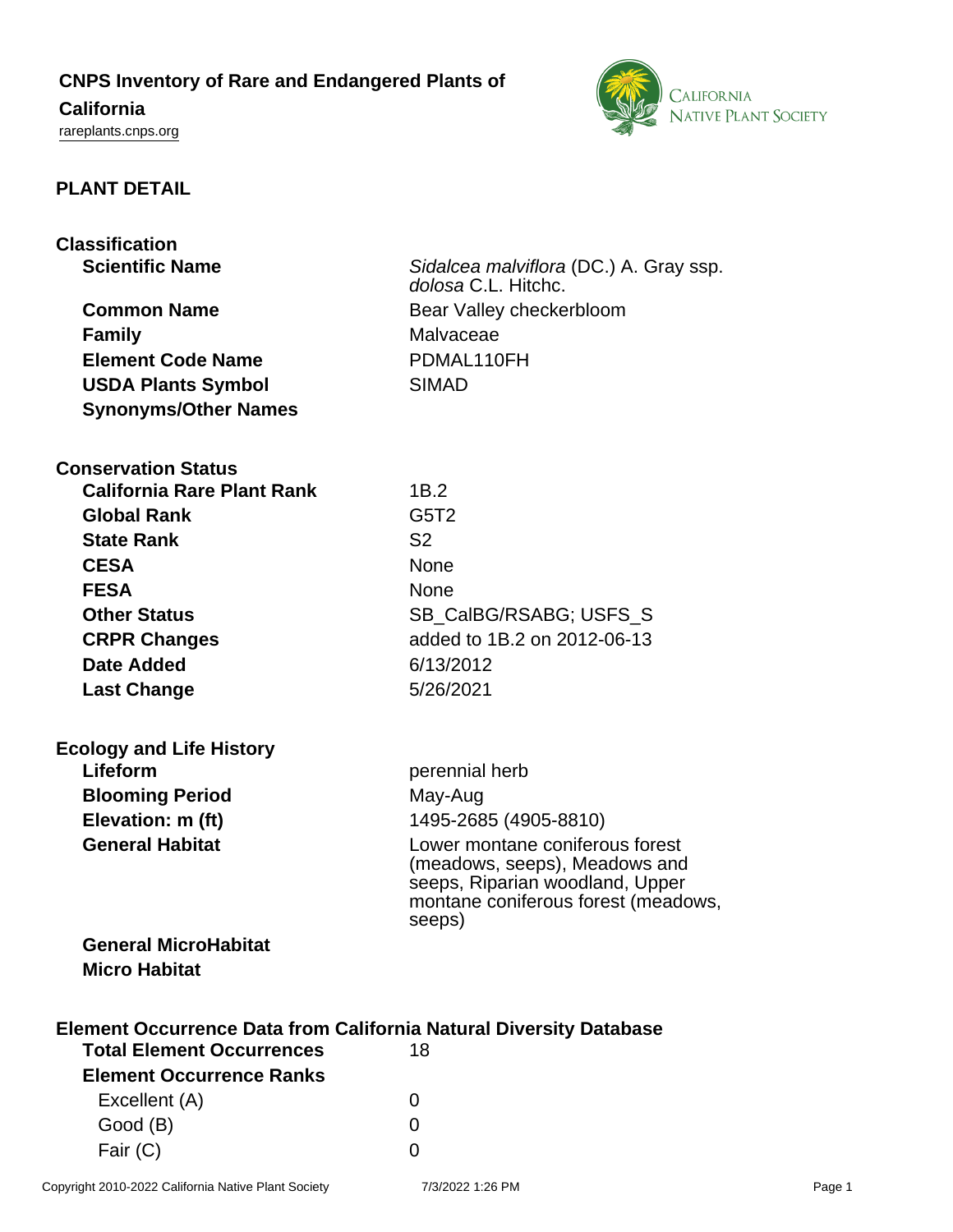| Poor (D)                   |    |
|----------------------------|----|
| None $(X)$                 |    |
| Unknown (U)                | 18 |
| <b>Occurrence Status</b>   |    |
| Historical, $> 20$ years   | 4  |
| Recent, $<$ 20 years       | 14 |
| <b>Presence</b>            |    |
| <b>Presumed Extant</b>     | 18 |
| <b>Possibly Extirpated</b> | ი  |
| <b>Presumed Extirpated</b> |    |
|                            |    |

#### **Location**

**CA Endemic** Yes **Counties** San Bernardino (SBD) **States** California (CA) **Quads**

Big Bear City (3411637), Big Bear Lake (3411628), Harrison Mtn. (3411722), Moonridge (3411627), San Gorgonio Mtn. (3411617)

#### **Notes**

Definitions of codes preceding a county and/or quad:

\* Presumed extirpated

(\*) Possibly extirpated

Species may be present in other areas where conditions are favorable. These data should NOT be substituted for pre-project review or for on-site surveys.

## **General Notes**

Known only from the San Bernardino Mtns. Threatened by hydrological alterations, water diversions, and vehicles. Possibly threatened by development, recreational activities, and foot traffic. Similar to S. sparsifolia. See University of Washington Publications in Biology 18:36-38 (1957) for original description.

## **Distribution**

Known only from the San Bernardino Mtns.

## **Threats**

Threatened by hydrological alterations, water diversions, and vehicles. Possibly threatened by development, recreational activities, and foot traffic.

## **Taxonomy**

Similar to S. sparsifolia.